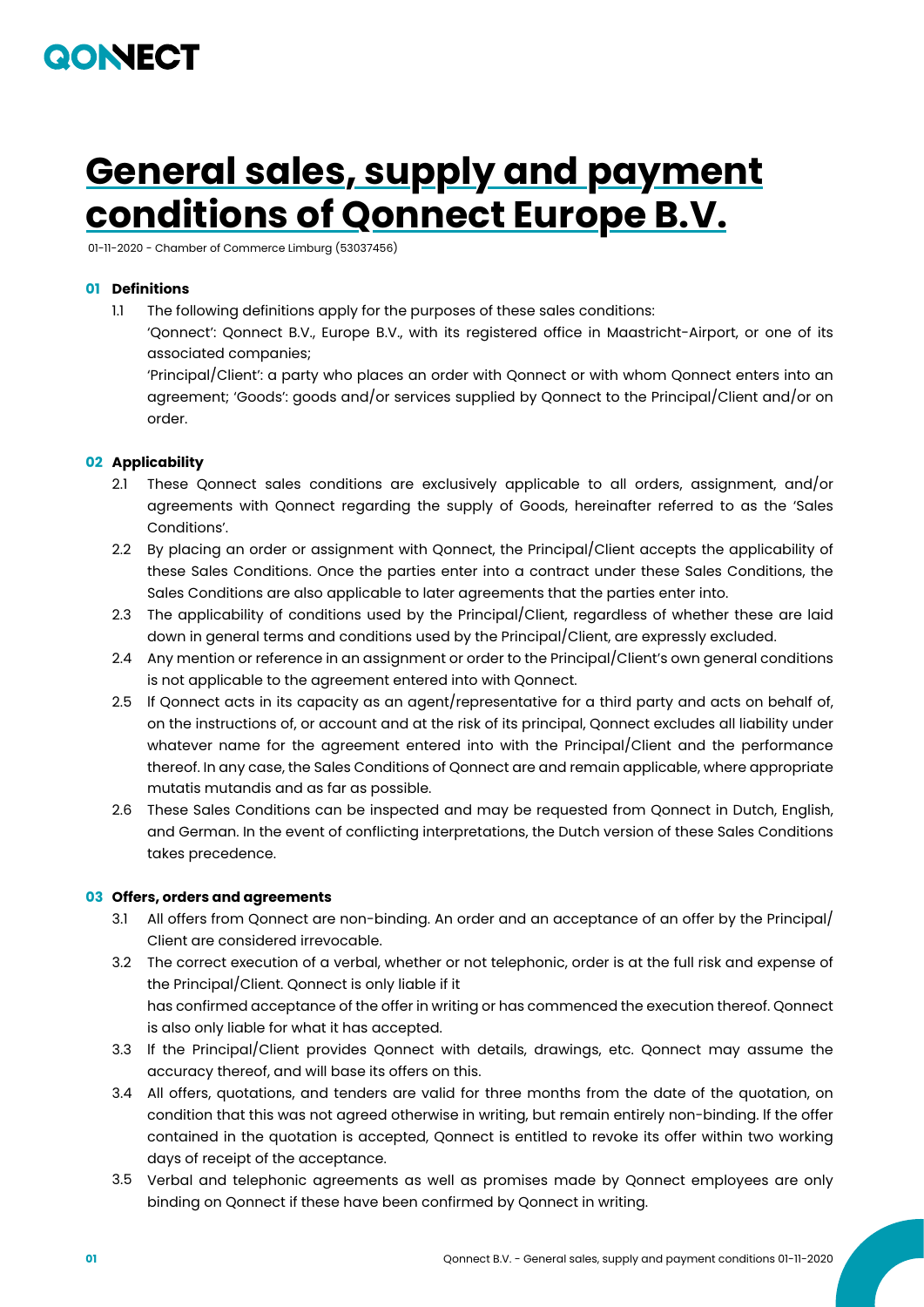

3.6 Samples or specimens passed on to the Principal/Client by Qonnect accompanying or following a quotation are only considered as an approximate indication. Details derived from these are only binding if this has been expressly agreed in writing.

## **04 Changes**

- 4.1 Amendments to the sales agreement or the Sales Conditions only come into force if they have been expressly agreed in writing between the parties.
- 4.2 In the event of factors that increase the cost price, such as an increase in cost prices and/or an increase in the suppliers' prices and/or a change in the currency to the disadvantage of Qonnect, Qonnect is entitled to charge the price difference.

#### **05 Delivery and transfer of risk**

- 5.1 The Principal/Client carries the risk of the Goods ordered by it as soon as the Goods have been delivered to the Principal/Client. The Goods are delivered to the Principal/Client as soon as the Goods are deposited at the address indicated by the Principal/Client or on the order, or as soon as the Goods were received on-site by the Principal/Client.
- 5.2 Unless agreed otherwise, Qonnect decides on the transport method.
- 5.3 The Principal/Client is obliged to inspect the Goods upon arrival. In the event of assumed transport damage or a likely loss, the Principal/Client must immediately inform the carrier thereof by having it note this on the waybill or packing slip, of which a copy must immediately be sent to Qonnect, and Qonnect must also be contacted immediately.

#### **06 Force majeure**

- 6.1 Force majeure affecting Qonnect concerns any independent circumstances not caused by or of which the risk does not lie with Qonnect, including when these circumstances could already be anticipated at the moment of signing the agreement, making it impossible for Qonnect, either permanently or temporarily, to comply with its commitments based on the agreement, including in any event, as far as this is not yet included in this description, breakdown in transport, limitations on import/export or other limitations as set by the government, lack of raw materials, contingency problems with production or transport, or illness of personnel, disruption of business, war, the threat of war, terrorism, riots, rebellion, strikes, transport problems, fire, water damage, and other disruptions in Qonnect's commercial dealings.
- 6.2 lf Qonnect is temporarily unable to meet its obligations due to circumstances in the sense of article 6.1 above, Qonnect is entitled to suspend the execution of the agreement for the duration of the disruption. The Principal/Client is not entitled to any compensation for any loss, expenses, or interest due to this.
- 6.3 lf Qonnect is permanently unable to meet its obligations due to circumstances in the sense of article 6.1 above, every party is entitled to terminate the Agreement as far as it had not been performed at that moment, if these circumstances continue for longer than 60 days. The Principal/Client is not entitled to any compensation for any loss, expenses, or interest due to this.

#### **07 Prices**

- 7.1 The prices charged by Qonnect are the prices mentioned in the price list applicable on the date of delivery, which list is available from Qonnect upon request. All prices quoted by Qonnect (in quotations, tenders, catalogues, discount summaries, etc.) are excluding VAT, in euros, unless expressly stated otherwise. Qonnect is entitled to change prices in the interim after the publication of a price list. Agreements already in force are not affected by this.
- 7.2 All supplies are charged Ex Works + calculated freight, and all expenses are charged on the invoice, unless expressly agreed otherwise. These expenses are calculated according to the rate applicable at the time of the supply to be executed.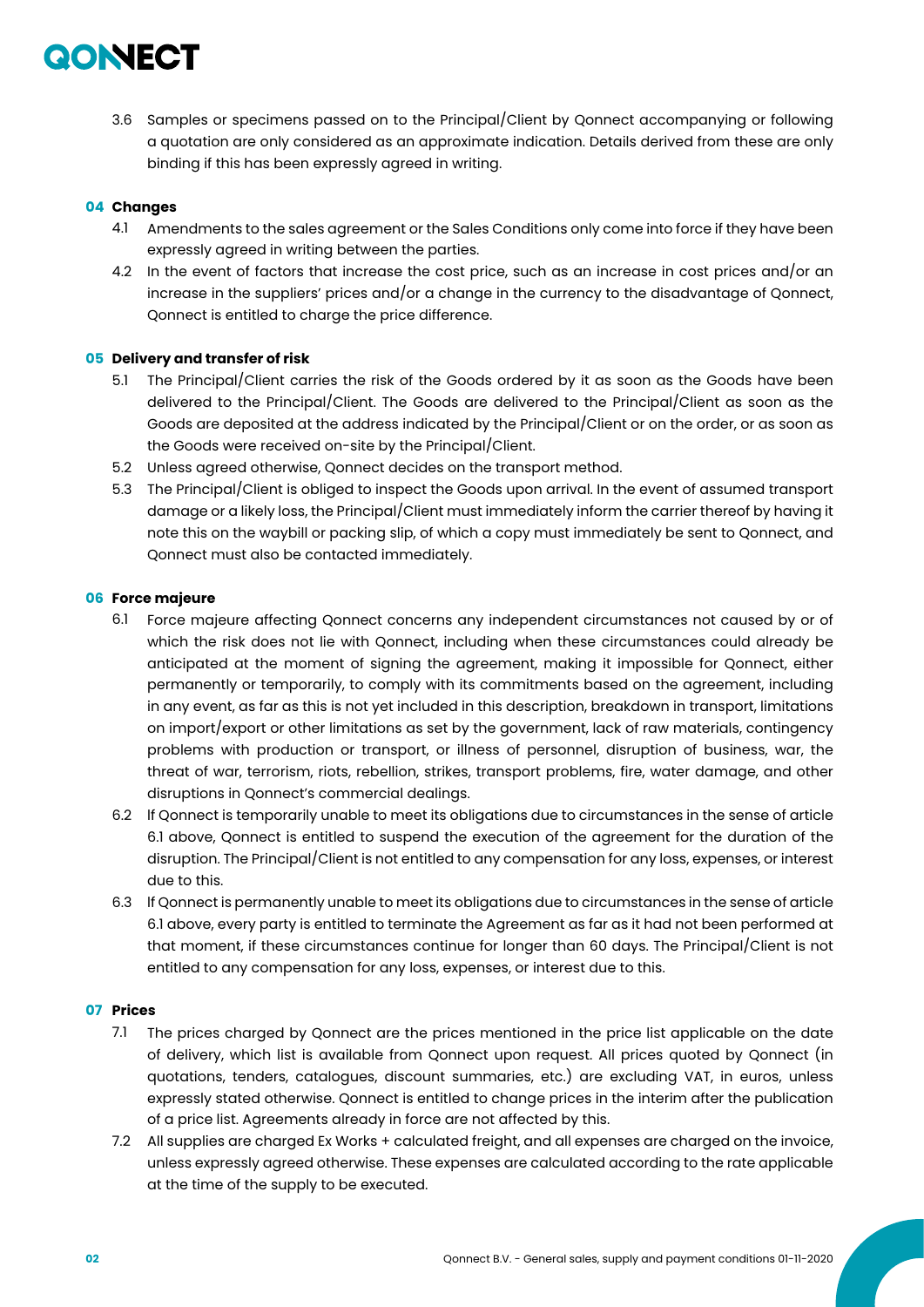

- 7.3 Unless agreed otherwise in writing, a small order with a net value of maximum € 75.00 excluding VAT is subject to the usual shipment costs plus a 'small order charge' of € 15.00.
- 7.4 A shipment to a delivery address that is not the Principal/Client's address is subject to the usual shipment costs, and possibly a 'small order charge', plus an admin fee of € 15.00.
- 7.5 The agreed to fees are binding on repair services carried out by Qonnect. The Qonnect Technical Services assesses whether a returned product is to be repaired under guarantee or subject to payment of all the expenses relevant to the repairs. The Technical Services then prepare an estimate of the repairs. lf the estimated expenses amount is more than a third of the new value, repairs take place after discussion with the customer. In all other cases, repairs are carried out immediately and the expenses of the repairs are charged on to the Principal/Client.

## **08 Guarantee**

- 8.1 Qonnect guarantees the quality of the Goods supplied by it according to what the Principal/Client may reasonably expect by virtue of the agreement. Should it become evident that the Goods contain clearly demonstrable defects or factory errors, Qonnect must repair these defects, replace the Goods, or apply a price reduction subject to the choice of and exclusively based on the opinion of Qonnect. This guarantee is valid for six months after delivery, unless expressly agreed to otherwise in writing.
- 8.2 The guarantee does not in any case cover defects occurring due to or as a consequence of normal wear and tear (such as batteries, nosepieces, mandrels, etc.), indiscriminate use, failure to observe directions or instructions, work carried out by external parties, assembly/installation or repairs by external parties or by the Principal/Client without sending a request to, or seeking the written consent of, Qonnect, Goods customized and supplied based on designs, drawings, or other instructions of the Principal/Client, processing of the Goods by the Principal/Client.

#### **09 Delivery**

- 9.1 Unless otherwise agreed in writing, delivery takes place from the Qonnect warehouse in the Netherlands, currently in Maastricht-Airport.
- 9.2 Qonnect delivers the goods at the time, or immediately at the end of the delivery period indicated in the agreement. Agreed delivery periods are never considered as final deadlines unless expressly agreed otherwise. Exceeding the delivery time does not leave Qonnect liable to pay any compensation and never entitles the Principal/Client to not comply with or suspend the commitments resulting from the agreement.
- 9.3 lf no time or period is agreed within which the delivery is to be carried out, delivery takes place within a reasonable time of after entering into the agreement, considering the nature or the Goods and the circumstances.
- 9.4 Should the Principal/Client continue to fail to take possession of the Goods after being summonsed, Qonnect may choose to either deliver at a time to be determined by Qonnect, or to declare the agreement or the part of the agreement not yet performed as terminated, without legal intervention and without any default notice being required, without this affecting Qonnect' s right to compensation of loss, expenses, and interest.
- 9.5 Qonnect reserves the right to send partial deliveries or combined shipments for each individual order.
- 9.6 All shipments travel at the full risk of the purchaser, regardless of the party instructed by the carrier.
- 9.7 Special instructions are only accepted if indicated in writing on the purchaser's order. Special instructions are subject to the approval of Qonnect.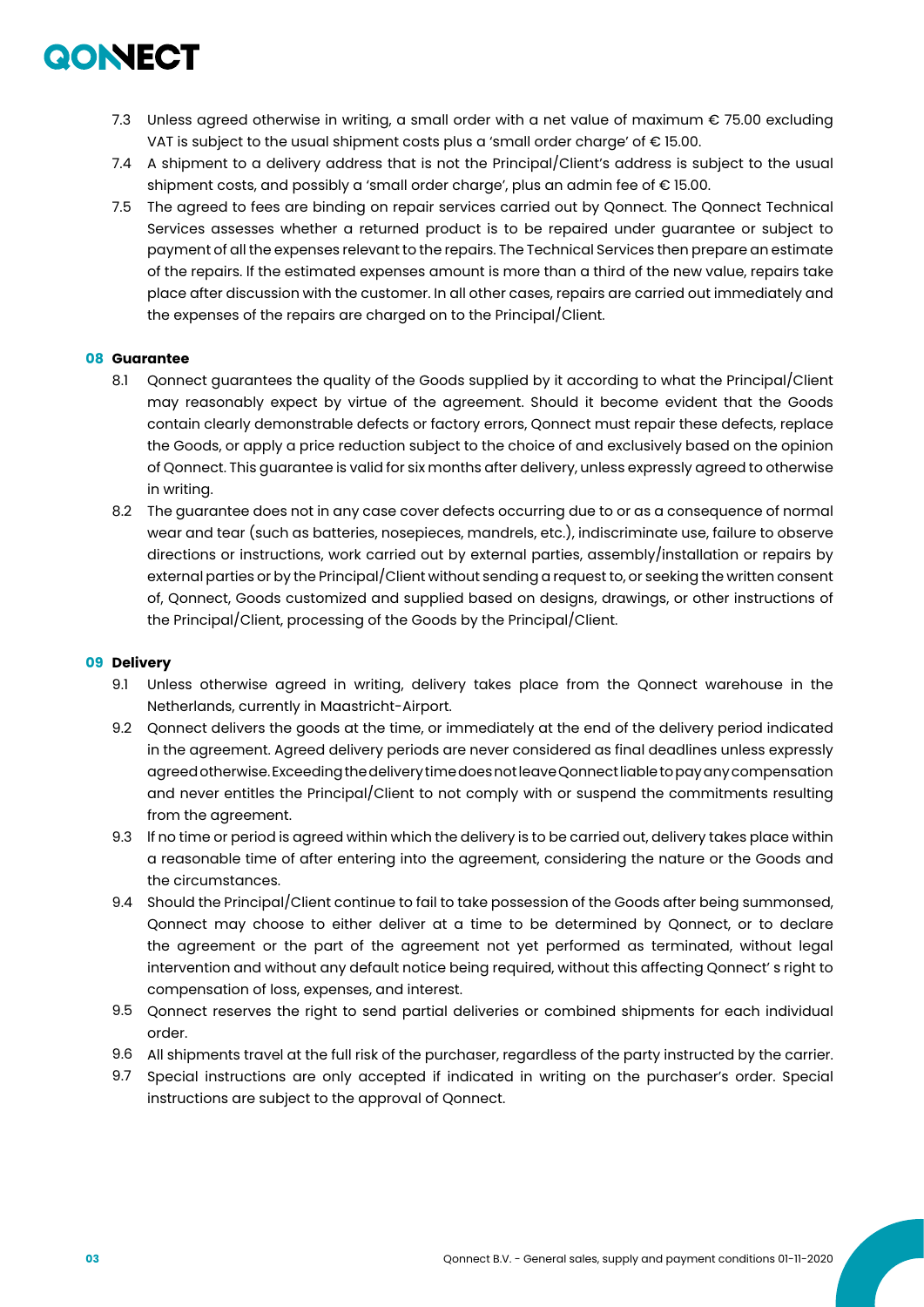## QONECT

## **10 Rentention of ownership**

- 10.1 Qonnect remains entitled to the ownership of the supplied Goods and the Goods to be supplied until its claims on the supplied Goods and the Goods to be supplied are paid in their entirety by the Principal/Client, including the claims due to the non-observance of one or more agreements. lf the Principal/Client fails to observe its commitments, Qonnect is entitled to collect the Goods belonging to it at the expense of the Principal/Client from the location at which these are situated.
- 10.2 If Qonnect has any reasonable doubt as regards the payment capacity of the Principal/Client, Qonnect is entitled to suspend the supply and dispatch until the Principal/Client offers adequate guarantee of payment. This also applies to other Goods that are already supplied and paid for. If Goods are not paid for in full but have already been processed, Qonnect also retains the property right of the applicable Goods.
- 10.3 The Principal/Client is not entitled to pledge, to otherwise encumber, or to transfer ownership of the Goods that have not been paid for, other than within the framework of normal business activities. The Principal/Client must keep the Goods delivered under retention of ownership with the necessary care and as the recognizable property of Qonnect.
- 10.4 The Principal/Client must grant Qonnect access to the location where the supplied Goods are situated, specifically in cases in which Qonnect is entitled by law or pursuant to the agreement to recover the Goods.

## **11 Right of lien**

11.1 Qonnect is entitled to retain the Principal's Goods made available to Qonnect under any form of title until the Principal has paid in full any claim that Qonnect has on the Principal, no matter what the source, unless the Principal has provided adequate surety to cover the claim. Qonnect also has the right of lien if the Principal enters a state of bankruptcy.

The Principal/Client is not entitled to any right of lien against Qonnect on the Goods supplied by Qonnect.

## **12 Payments**

- 12.1 Payments should transferred within 60 days of the date of invoice, without any setoff or debt settlement, to the bank account mentioned by Qonnect in its quotation or invoice, unless agreed otherwise in writing.
- 12.2 If the Principal/Client does not comply with one or more payment obligations, or does so late or not in full, it owes a monthly interest rate in line with market conditions or pro rata a part of a month on the total outstanding amount including VAT. The Principal/Client is also liable to pay the legal and extrajudicial collection fees, including the expenses of an attorney, of at least 15% of the principal amount including VAT, but at a minimum of € 150.00.
- 12.3 Qonnect is at all times entitled to demand the payment of the purchase price in advance or to insist on any form of surety to cover payment. If the Principal/Client fails to comply, Qonnect is entitled to suspend its services or to declare the agreement entirely or partially terminated.
- 12.4 The Principal/Client is not entitled to suspend its payment obligations, including if it is of the opinion that it has reported a just complaint regarding the Goods. The Principal/Client is also not entitled to the right of setoff of mutually reciprocal payments, but Qonnect is still entitled to set off anything it may owe the Principal/Client against that which the Principal/Client owes Qonnect, whether or not exigible, subject to conditions or during payment.
- 12.5 Payments made by the Principal/Client are first deducted from the expenses due, then deducted from the resulting interest, and, last of all, to cover the invoices that have been outstanding the longest, even if the Principal/Client states that the payment covers a more recent invoice.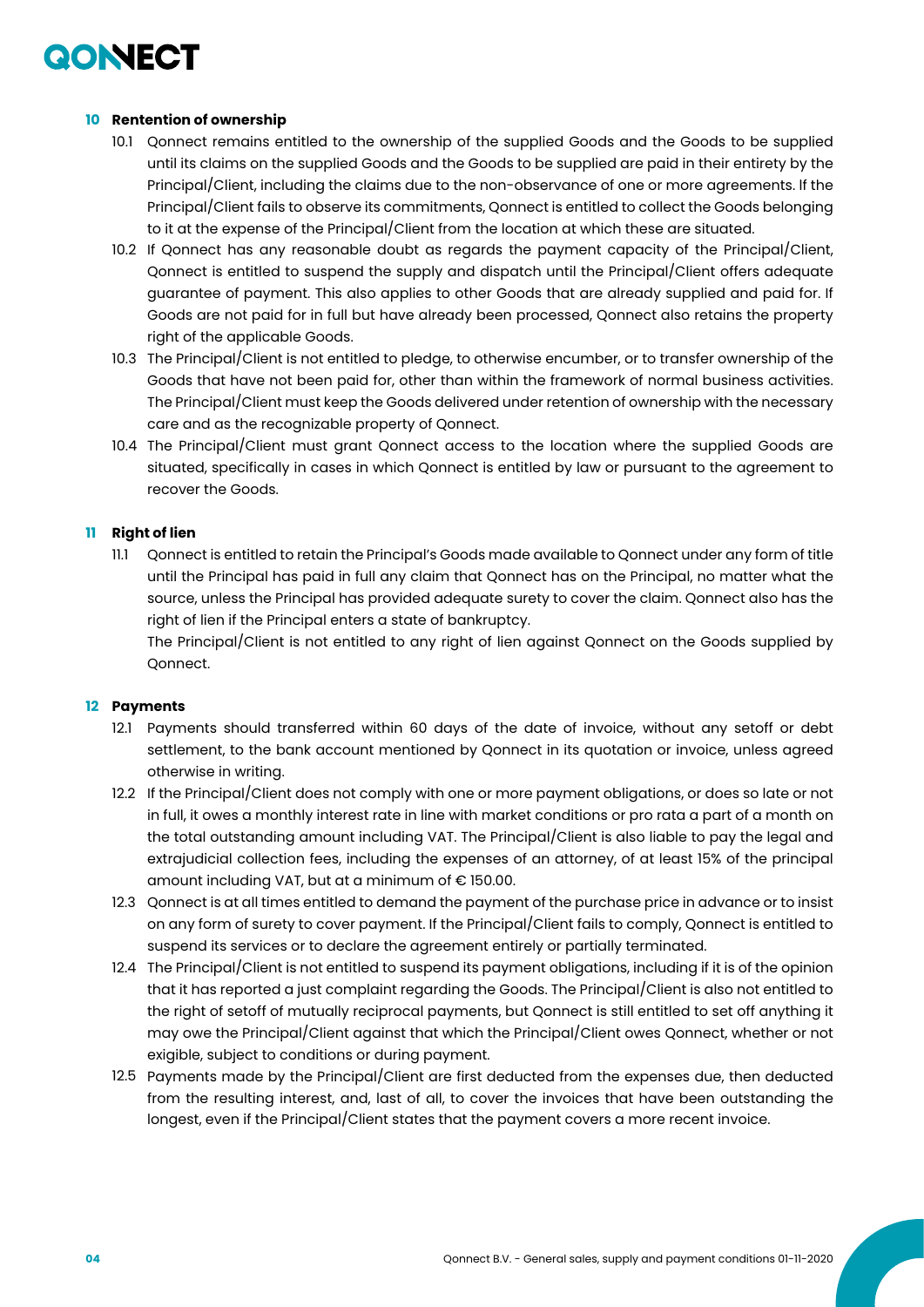

## **13 Complaints/claims**

- 13.1 The Principal/Client should inspect the goods upon delivery and upon receipt, to verify whether the delivery corresponds with the destination or its order. If this is not the case, the Principal/Client must notify Qonnect of this in writing within eight working days of receipt, stating the reasons. The Principal/Client cannot claim any defect if it did not report this to Qonnect in writing within eight working days. If a complaint is not made known in time, all claims against Qonnect expire.
- 13.2 The Principal/Client cannot claim an invisible defect in the product if it did not report this to Qonnect in writing within eight working days after the Principal/Client should reasonably have discovered the non-compliance, stating the reasons.
- 13.3 A claim or complaint does not cancel the Principal/Client's payment obligation, nor does it entitle the Principal/Client to a setoff.
- 13.4 Complaints cannot be accepted if the supplied Goods were sold completely or partially, if they were processed, or if the Principal/Client has started using the goods in any way.
- 13.5 If Qonnect believes that the complaints are valid, the Principal/Client must return the Goods immediately at Qonnect's first request. Qonnect decides whether to compensate for the loss, to repair the Goods, or to replace the Goods.

## **14 Copyright**

14.1 Copying text and/or images from Qonnect's publications in any form at all is only permitted after written approval by Qonnect.

#### **15 Termination**

15.1 Notwithstanding that which is otherwise determined in these Sales Conditions, Qonnect is entitled to terminate the agreement without legal intervention and without default notice and with immediate effect, entirely or partially, at such time that the Principal fails to comply, whether not owing to force majeure, with one or more provisions of this agreement, enters a state of bankruptcy, is granted or requests provisional suspension of payment, its company is entirely or partially liquidated or seized, is placed under administration, or loses the control over its financial assets or parts thereof, without this affecting any other legal entitlement of Qonnect.

In that case, Qonnect is entitled to compensation of all financial loss, such as damage, lost profit, and incurred expenses

15.2 As a result of the termination, all of Qonnect's claims on the Principal, including as far as these claims result from other agreements between the parties, are immediately exigible.

#### **16 Liability**

- 16.1 Except for the liability for damage caused by intent or gross negligence on the part of Qonnect, Qonnect excludes all liability vis-à-vis the Principal/Client for all loss, including immediate loss, consequential loss, trading loss, loss of profits, loss due to delay, loss as a result of personal injury accident, loss resulting from claims of third parties vis-à-vis the Principal/contractor, etc.
- 16.2 In all cases where Qonnect is held liable for payment of compensation, this is never higher than either the net invoice value of the Goods supplied for which or in which context the loss is caused, or if the loss was covered by Qonnect's liability insurance company, the amount that is actually paid out by the insurer, to be decided by Qonnect. Each right of the Principal/contractor to claim compensation from Qonnect expires if it does not

notify Qonnect in writing within a month of establishing the cause of the loss and if Qonnect has not been brought before the court within a year of establishing the cause of loss.

16.3 Statements by or on behalf of Qonnect regarding the quality, composition, treatment, application possibilities, properties, etc. of the Goods, whether or not via images, all in the broadest sense of the word, are drawn up by Qonnect to the best of its ability yet are only approximations and estimations and cannot be considered as any guarantee, unless expressly agreed otherwise in writing.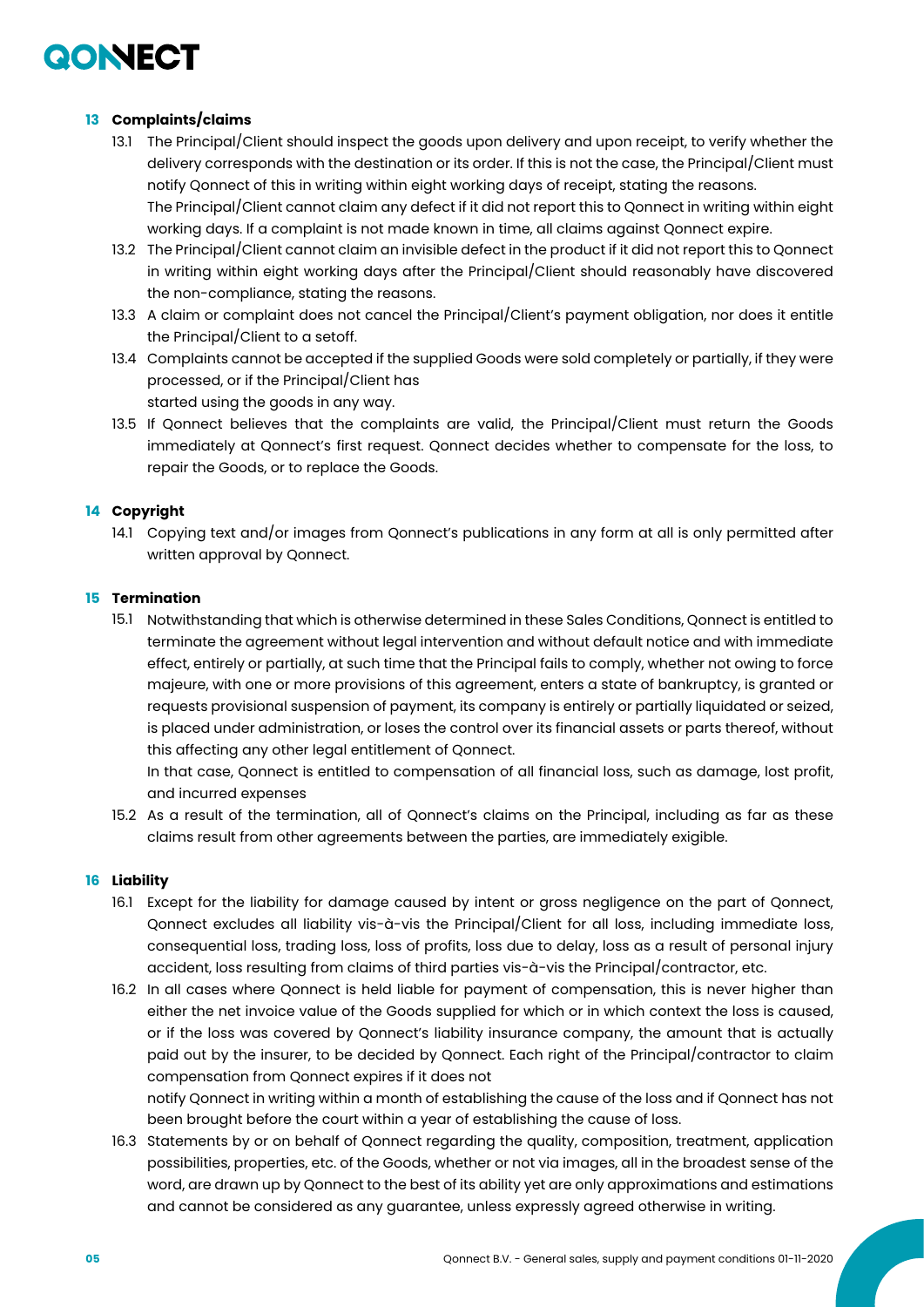

- 16.4 The Principal/Client indemnifies Qonnect, its employees, and its assistants appointed for the execution of the agreement against any claims by external parties, including claims based on product liability, concerning the execution by Qonnect of the agreement, irrespective of the cause, as well as against the expenses resulting from this for Qonnect.
- 16.5 lf the Principal/Client is established outside the Netherlands and is responsible for the transport of the Goods, the Principal/Client is responsible for the actual export of the Goods out of the Netherlands on Qonnect's behalf. The Principal/Client indemnifies Qonnect against all claims by internal revenue services and/or external parties, should the Principal/Client act in breach of the above.
- 16.6 Qonnect's exclusion of liability is also in effect if Qonnect makes use of its right to suspend or its right to terminate of the agreement, whereas it is irrevocably established later than such a right has been exercised incorrectly.

## **17 Return of Goods**

- 17.1 Goods ordered but not yet supplied and ordered Goods that were supplied:
	- **>** Non-standard products and products that cannot be supplied ex-stock cannot be cancelled or returned.
	- **>** Goods supplied ex-stock as well as current products can be returned, subject to consultation, within ten days of the delivery date.
- 17.2 A return is only accepted if all of the following conditions have been met:
	- **>** A completed returns form has been submitted to Qonnect.
	- **>** Qonnect has accepted the returns form.
	- **>** The Principal/Client agrees in writing to the return conditions as confirmed by Qonnect.
	- **>** The Principal/Client attaches the return document received from Qonnect to the return shipment.
- 17.3 Return shipments must be sent carriage paid with the prior consent of Qonnect, unless expressly agreed otherwise in writing. Returns must state the invoice number, the invoice date, and the return number.
- 17.4 Only Goods returned in an undamaged state and in packaging that does not include details of the Principal/Client such as advertising, company name, price, and other notes can be accepted.
- 17.5 In the event of failure to comply with the return conditions, Qonnect will charge € 50.00 per returned item code.

## **18 Cancellation**

- 18.1 The Principal/Client waives all rights of termination of the agreement in accordance with Book 6 Article 265 of the Dutch Civil Code (Burgerlijk Wetboek) or other statutory provisions, unless legally enforceable provisions dictate otherwise. This applies subject to the right to terminate the agreement by virtue of this article.
- 18.2 For the purposes of these Sales Conditions, termination is understood to mean: the termination of the agreement before the commencement of the execution of the agreement by one of the parties.
- 18.3 For the purposes of these Sales Conditions, cancellation is understood to mean: the termination of the agreement after commencement of the execution of the agreement by one of the parties.
- 18.4 If the Principal/Client terminates or cancels the agreement, it must pay Qonnect a compensation fee to be determined by Qonnect. The Principal/Client is obliged to compensate Qonnect for all expenses and losses as well as the loss in profit. Qonnect is entitled to fix the expenses, loss, and lost profit and – depending on its choice and depending on the activities already performed or supplied – to charge the Principal/Client 20% to 100% of the agreed price.